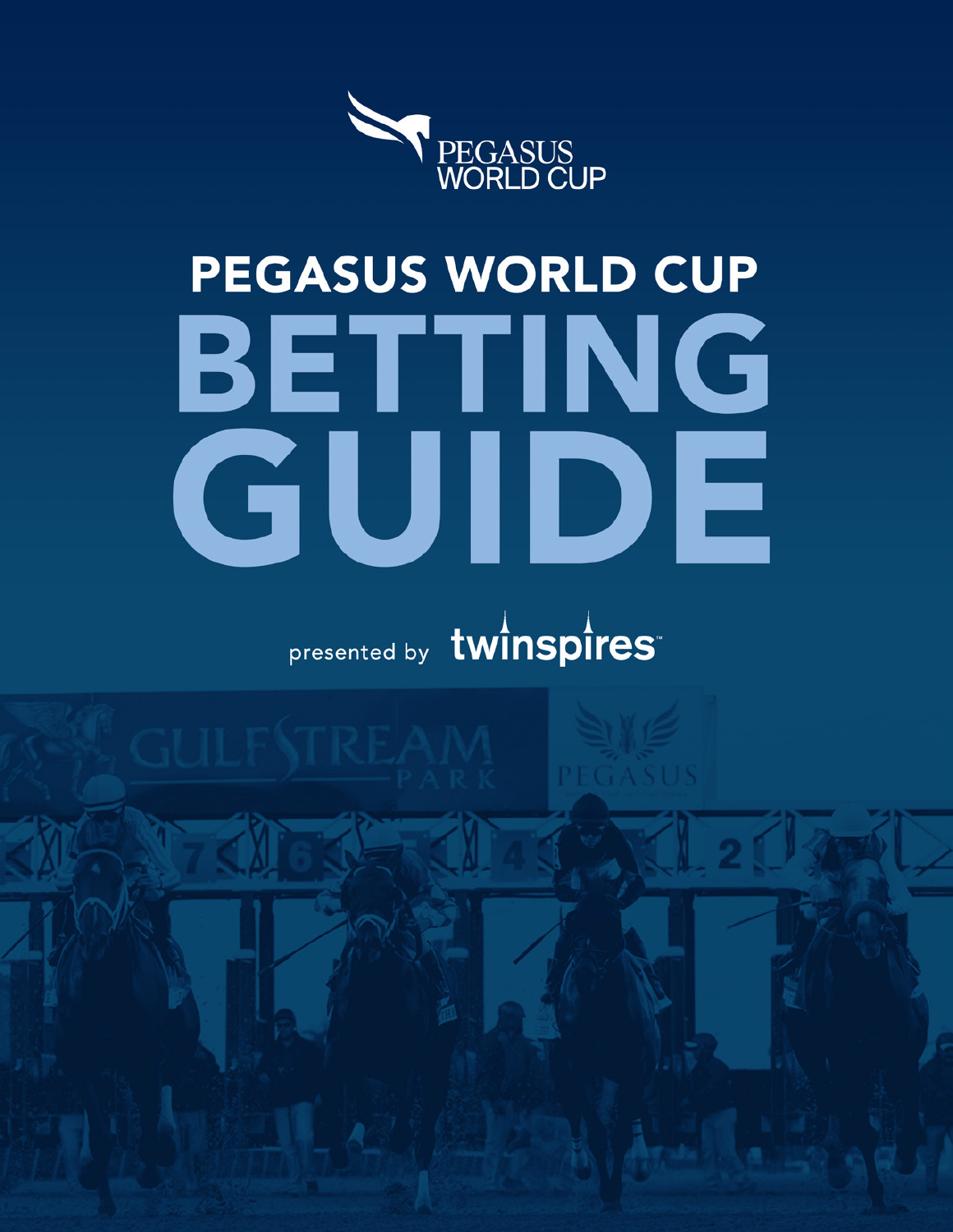## PEGASUS DAY STAKES SCHEDULE

| <b>Date</b>          | <b>Race</b>            | Grade          | <b>Purse</b> | <b>Restrictions</b> | <b>Surface</b> | <b>Distance</b> |
|----------------------|------------------------|----------------|--------------|---------------------|----------------|-----------------|
| Saturday, January 23 | Pegasus World Cup      |                | \$3,000,000  | 4&UP                | Dirt           | $1/8$ Mile      |
|                      | Pegasus World Cup Turf |                | \$1,000,000  | <b>4&amp;UP</b>     | Turf           | 1 3/16 Mile     |
|                      | Inside Information     | $\mathsf{II}$  | \$200,000    | 4&UP F&M            | Dirt           | 7 Furlongs      |
|                      | William L. McKnight    | $\mathbf{III}$ | \$150,000    | <b>4&amp;UP</b>     | Turf           | 1 1/2 Mile      |
|                      | Marshua's River        | $\mathbf{III}$ | \$125,000    | 4&UP F&M            | Turf           | 1 Mile          |
|                      | La Prevoyante          | III            | \$125,000    | 4&UP F&M            | Turf           | 1 1/2 Mile      |
|                      | Fred W. Hooper         | $\mathbf{III}$ | \$125,000    | 4&UP                | Dirt           | 1 Mile          |



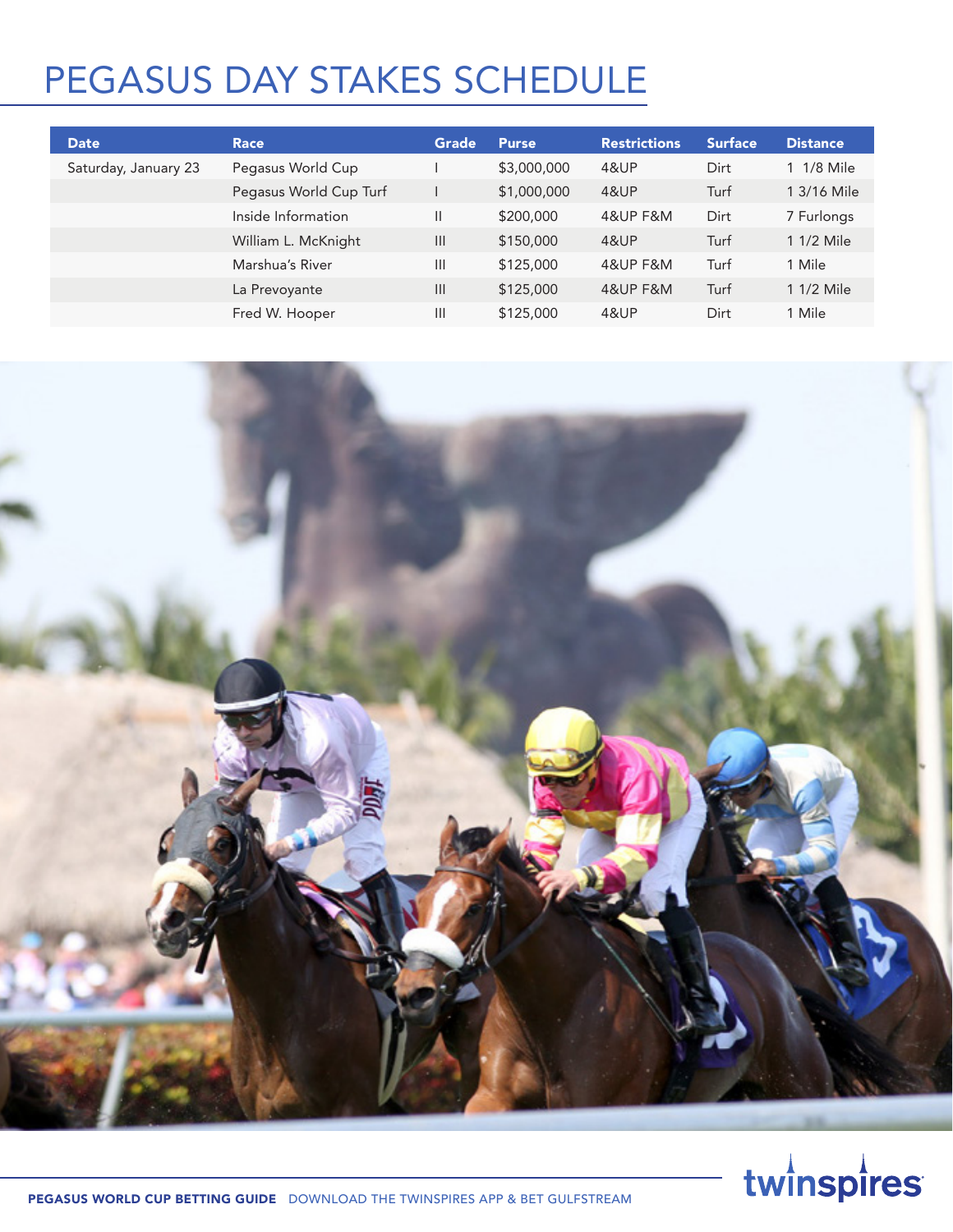## AT A GLANCE

A look at the last full Gulfstream Park meet: December 2, 2020 through January 10, 2021.

#### AVG. WINNING ODDS: 5.60 - 1

FAVORITE WIN%: 35% FAVORITE ITM%: 66%

| <b>EXOTICS</b>  | <b>PAYOFF</b> |
|-----------------|---------------|
| Quinella        | 52.64         |
| Exacta          | 94.33         |
| Daily Double    | 89.73         |
| Trifecta        | 622.01        |
| Pick 3          | 694.38        |
| Superfecta      | 4,289.36      |
| Pick 4          | 8,332.16      |
| Pick 5          | 19.490.69     |
| Pick 6 Jackpot  | 88,171.08     |
| Super High Five | 6,671.22      |



TRACK BIAS WEEK (01/04 - 01/10)

#### TRACK BIAS MEET (12/02 - 01/10)

| <b>Distance</b>    | # Race | % Wire | <b>Best Style</b> | <b>Best Posts</b> |
|--------------------|--------|--------|-------------------|-------------------|
| 6.0fDirt           | 58     | 38%    | <b>1</b>          | Rail/Ins          |
| 7.0fDirt           | 13     | 23%    | E/P               | Rail/Ins          |
| 1 MileDirt         | 45     | 31%    | <b>1</b>          | Rail/Ins          |
| <b>Turf Sprint</b> | 68     | 40%    | E.                | Rail/Ins          |
| <b>Turf Routes</b> | 95     | 22%    | D                 | Rail/Ins          |

#### WHO'S HOT, WHO'S NOT

| <b>HOT TRAINERS</b>     | <b>Starts</b> | <b>Wins</b> | <b>Place</b> | Show     | Avg. Odds | <b>Winning Favorites</b> | $'20-'21$ Win % |
|-------------------------|---------------|-------------|--------------|----------|-----------|--------------------------|-----------------|
| Mott William I.         | 12            | 6           |              |          | 4.97      |                          | 16%             |
| David Carlos A.         | $\mathsf Q$   |             |              | $\Omega$ | 5.82      | $\Omega$                 | 23%             |
| Motion H. Graham        | $\mathcal{D}$ |             | $\Omega$     | $\Omega$ | 4.90      |                          | 13%             |
| Sisterson Jack          | 4             |             | $\Omega$     |          | 18.23     |                          | 13%             |
| Yates Michael           |               |             | 0            |          | 11.04     |                          | 20%             |
| D'Angelo Jose Francisco | 6             |             |              | $\Omega$ | 16.02     | $\Omega$                 | 16%             |

| <b>HOT JOCKEYS</b> | Starts | <b>Wins</b> | Place | <b>Show</b> | Avg. Odds / | <b>Example 1</b> Winning Favorites | 720-′21 Win % |
|--------------------|--------|-------------|-------|-------------|-------------|------------------------------------|---------------|
| Ortiz, Jr. Irad    |        |             |       |             | 3.96        |                                    | 24%           |

| <b>COLD TRAINERS</b> | <b>Starts</b> | <b>Wins</b> | $\mathsf{Place}^1$ | Show | Ava. Odds | <b>Beaten Favorites</b> | $'20-'21$ Win % |
|----------------------|---------------|-------------|--------------------|------|-----------|-------------------------|-----------------|
| Delgado Jorge        |               |             |                    |      | 8.48      |                         | 19%             |
| Wilkes Ian R.        |               |             |                    |      | 20.44     |                         | 12%             |
| Romans Dale L.       | 10            |             |                    |      | 21.19     |                         | 12%             |

| <b>COLD JOCKEYS</b>  | Starts | <b>Wins</b> | Place' | Show | Ava. Odds | <b>Beaten Favorites</b> | $'20$ -'21 Win % |
|----------------------|--------|-------------|--------|------|-----------|-------------------------|------------------|
| Reves Leonel         |        |             |        |      | 28.01     |                         | 9%               |
| Berrios Hector Isaac |        |             |        |      | 26.16     |                         | 3%               |

## twinspires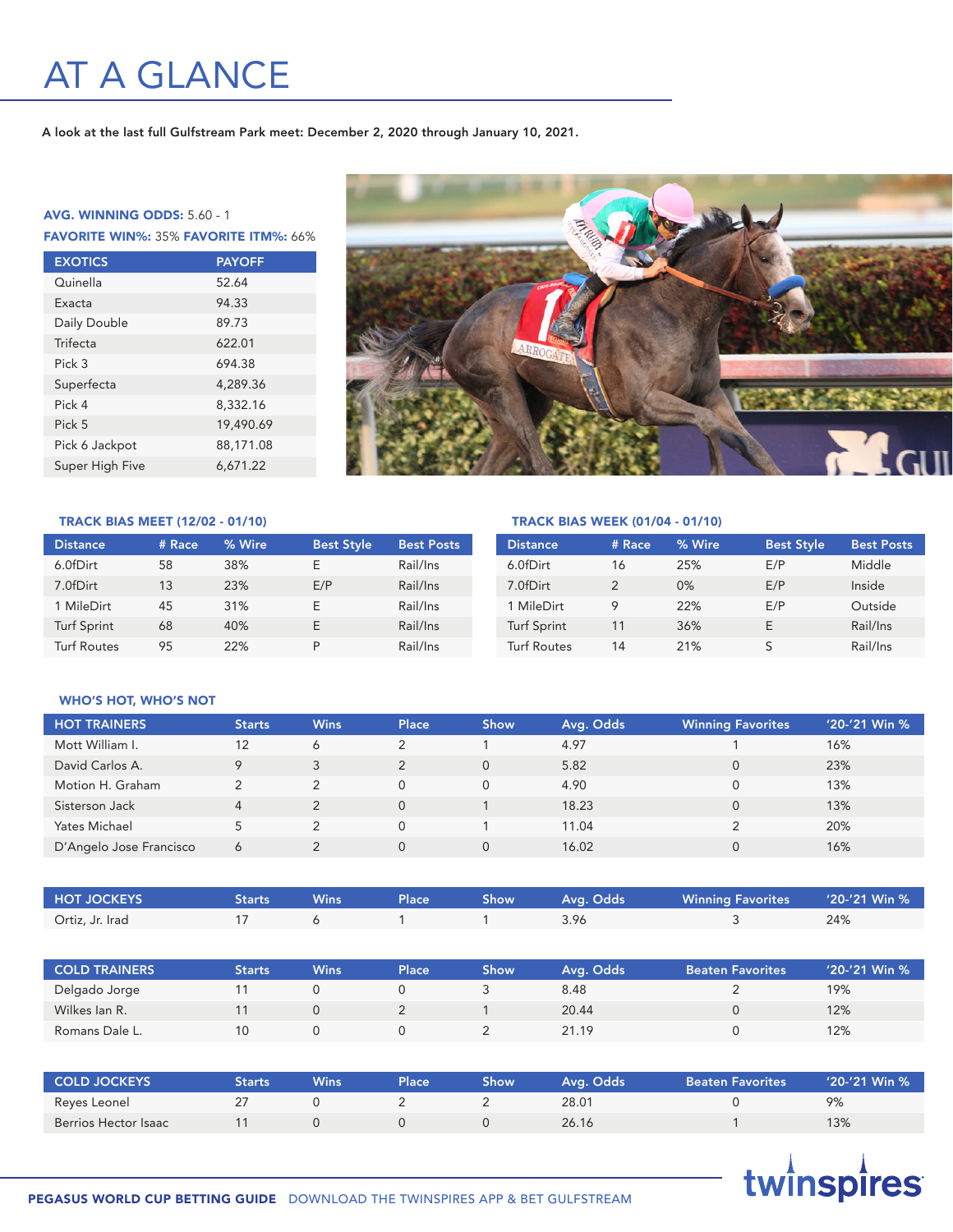## TWINSPIRES TIPSHEET



### PEGASUS WORLD CUP TURF

G1 - 1 3/16-Miles PURSE \$1,000,000

| <b>POST</b>    | <b>HORSE</b>              | <b>ML ODDS</b> |
|----------------|---------------------------|----------------|
| 1              | <b>Next Shares</b>        | $20-1$         |
| $\overline{2}$ | <b>Breaking the Rules</b> | $10-1$         |
| 3              | Storm the Court           | $12 - 1$       |
| 4              | North Dakota              | $10-1$         |
| 5              | Colonel Liam              | $7-2$          |
| 6              | Largent                   | $9 - 2$        |
| 7              | Aquaphobia                | $20-1$         |
| 8              | Anothertwistafate         | $5 - 1$        |
| 9              | Cross Border              | $15 - 1$       |
| 10             | Pixelate                  | $15 - 1$       |
| 11             | Say the Word              | $6-1$          |
| 12             | Social Paranoia           | $8 - 1$        |

|                         | <b>TOP PICKS</b>          |  |  |
|-------------------------|---------------------------|--|--|
| 5                       | <b>Colonel Liam</b>       |  |  |
| 11                      | Say the Word              |  |  |
| 2                       | <b>Breaking the Rules</b> |  |  |
| 6                       | Largent                   |  |  |
| 8                       | Anothertwistafate         |  |  |
| <b>\$20 WIN</b>         |                           |  |  |
| 5                       |                           |  |  |
| <b>\$5 EXACTA</b>       |                           |  |  |
| 5 with 2,6,8,11         |                           |  |  |
| <b>\$.10 SUPERFECTA</b> |                           |  |  |

5 with 2,6,8,11 with 2,6,8,11 with all

#### powered by **brisnet.com**

#1 NEXT SHARES has failed to win in eight straight races and finished last of 12 in the race in 2020 for Baltas. The 8-year-old gelding has returned to solid form as of late, however, with a pair of third-place results in the graded stakes ranks in the Golden State. Son of Archarcharch could grab a minor share with a lifetime best under Van Dyke.

#2 BREAKING THE RULES comes in following a third-place showing in the local Fort Lauderdale (G2) for McGaughey. War Front 6-year-old has won or placed in each of his trio of local assignments, and I expect him to move forward in his first try at the distance. John Velazquez will guide the tactical Kentucky-bred.

#3 STORM THE COURT seeks his initial turf triumph on Saturday. Champion son of Court Vision was last seen finishing a game second in the Mathis Brothers Mile (G2) at Santa Anita, and he will be an early presence in his first run on the Gulfstream sod. Julien Leparoux has the assignment.

#4 NORTH DAKOTA is the second McGaughey pupil in the field and comes in off of a nice victory in the Red Smith (G3) in the Empire State. The steadily improving son of Medaglia d'Oro has never faced this kind, but he is training in fine fashion and will have Jose Ortiz in the saddle. The 5-year-old will be rallying from well off the early tempo.

#5 COLONEL LIAM has run a trio of fine races since moving to the green for Pletcher, which includes a stylish stakes tally on the course last time out. Lightly raced 4-year-old has a lot of room for improvement, and the \$1.2 million yearling purchase is the one to beat with an expected move forward on Saturday. Irad Ortiz retains the mount atop the ultra-talented gray.

#6 LARGENT is the second of three from the Pletcher shedrow with a solid chance in the deep cast. Recent Fort Lauderdale (G2) winner has been first or second in all nine lifetime performances to date, and the son of Into Mischief sports a superb 5-4-1-0 mark at Gulfstream Park overall. The bay gelding can run from on or well off the pace with equal effectiveness, as well. Paco Lopez will be in the stirrups.

#7 AQUAPHOBIA earned his best win to date when bagging the United Nations (G1) at Monmouth Park in July. The son of Giant's Causeway is winless in three outings since, and he will need a big step forward to upset this field under the guidance of Joe Bravo.

#8 ANOTHERTWISTAFATE was an open-length winner of the San Gabriel (G2) last time out for Miller, and a move forward will give him every chance in the stretch on Saturday. The 5-year-old responded to the addition of blinkers most recently and has the early presence to be in the hunt from the opening bell in his local bow. Joel Rosario will pilot the win threat.

#9 CROSS BORDER has done his best work running marathon distances to this point for Maker. The Grade 2 winner had a nice prep for this endeavor at Fair Grounds most recently, but he will need a career best to take this field down from off the pace beneath Gaffalione.

#10 PIXELATE defeated lesser in the Woodchopper S. in his 2020 finale and takes a big class rise in this spot. Godolphin homebred has been quite consistent in his career on the lawn, though, and the City Zip colt could get a share late with something close to his best outing. Edgard Zayas takes the reins.

#11 SAY THE WORD has strung together four excellent races in succession and rates a big chance in a superb form cycle for conditioner Phil d'Amato. Northern Dancer (G1) hero was a late-running third in the Hollywood Turf Cup (G2) last time out, and he has trained in good fashion in the interim, as well. Flavien Prat will be atop the son of More Than Ready.

#12 SOCIAL PARANOIA shows a trio of tallies from four local tries to date, led by a visually impressive triumph in the Appleton (G3) here in March. Street Boss 5-year-old draws widest of all in the field, and I fear that he is at his best when contesting races at a mile, as well. Luis Saez inherits the mount atop the talented dark bay.

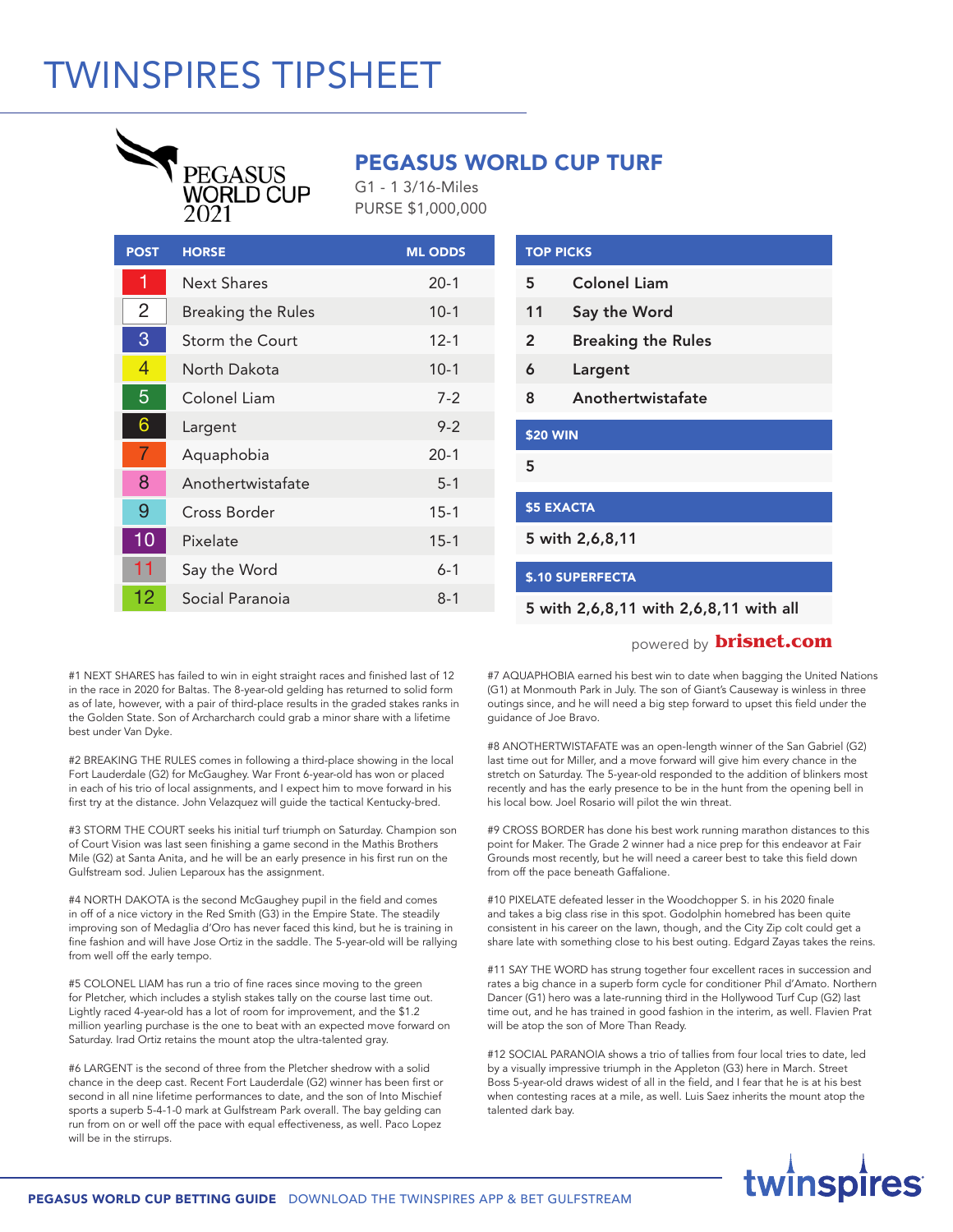## TWINSPIRES TIPSHEET



### PEGASUS WORLD CUP

G1 - 1 1/8-Miles PURSE \$3,000,000

| <b>POST</b>    | <b>HORSE</b>       | <b>ML ODDS</b> |
|----------------|--------------------|----------------|
| 1              | Sleepy Eyes Todd   | $8 - 1$        |
| $\overline{2}$ | Coastal Defense    | $15 - 1$       |
| 3              | Independence Hall  | $20-1$         |
| 4              | Knicks Go          | $5 - 2$        |
| 5              | Jesus' Team        | $8 - 1$        |
| 6              | Kiss Today Goodbye | $10-1$         |
| $\overline{7}$ | Tax                | $5-1$          |
| 8              | Harpers First Ride | $10 - 1$       |
| 9              | Last Judgement     | $20 - 1$       |
| 10             | Code of Honor      | $9 - 2$        |
| 11             | Mr Freeze          | $15 - 1$       |
| 12             | Math Wizard        | $20-1$         |

| <b>TOP PICKS</b>          |                           |  |
|---------------------------|---------------------------|--|
| 10                        | <b>Code of Honor</b>      |  |
| 5                         | Jesus' Team               |  |
| 4                         | <b>Knicks Go</b>          |  |
| 6                         | <b>Kiss Today Goodbye</b> |  |
|                           |                           |  |
| \$20 WIN                  |                           |  |
| 10                        |                           |  |
|                           |                           |  |
| <b>\$3 EXACTA KEY BOX</b> |                           |  |
| 10 with 4,5,6             |                           |  |
|                           |                           |  |
| <b>\$0.50 TRIFECTA</b>    |                           |  |

10 with 4,5,6 with all

powered by **brisnet.com**

#1 SLEEPY EYES TODD prepped for this event with a game tally in the Mr. Prospector (G3) on the oval for Silva. Grade 2 winner showed his versatility in his seven-furlong score most recently, and his best showing puts him in the hunt late if he receives a sensible trip from the rail.

#2 COASTAL DEFENSE has been consistently good since June and comes in off of a solid try when fourth in the Clark (G1) at Churchill Downs. Curlin 5-yearold has tactical speed combined with a fine turn of foot, and he enters off of a bullet morning drill on the surface most recently, as well. Corey Lanerie has the assignment.

#3 INDEPENDENCE HALL makes his third appearance following the long layoff for McCarthy. Grade 3 victor is lightly raced with a lot of room for improvement, and he is training like a colt sitting on a big effort under Flavien Prat.

#4 KNICKS GO has reached new heights since joining the barn of Brad Cox, winning three races in succession led by a triumph in the Breeders' Cup Dirt Mile (G1) last time out. Two-time Grade 1 star comes in fresh with fine morning drills and could be the one to catch turning for home beneath regular pilot Rosario.

#5 JESUS' TEAM is a sneaky upset contender who sports a 6-3-1-1 mark on the oval. The former claimer had a positive prep run for this when bagging a stakes race on the strip in December, and the son of Tapiture has the right running style to get the jump on the deep closers, as well. Irad picking up the mount is a major positive, too.

#6 KISS TODAY GOODBYE continues to improve for conditioner Eric Kruljac. West Coast import rallied for an upset victory in the San Antonio (G2) in his latest endeavor, and the late runner will receive a swift and contested pace to rally into on Saturday. Mike Smith will guide the exotics contender.

#7 TAX looked the part when leading at every call in the recent Harlan's Holiday (G3) on the course for Gargan. Grade 2 hero is more than capable on his best day, and it might be telling that Saez lands here, when he had other options in the field. The gelding will be stalking the pace from the break.

#8 HARPERS FIRST RIDE takes a shot at the top level after proving to be a dominant presence on the Maryland circuit as of late. Paynter gelding has been first or second in eight of his last nine performances, and the dark bay could be a factor at a price if he thrives on the Gulfstream surface in his local debut.

#9 LAST JUDGEMENT led throughout in a powerful Sunshine Classic romp in his second off the claim for Maker. Congrats 5-year-old is a three-time local winner, and he is yet another who could contend late if he runs to his most recent showing. Paco Lopez picks up what could be a live mount.

#10 CODE OF HONOR is the top pick for Shug McGaughey. The consistently very good Grade 1 victor was a smart runner-up in the Clark (G1) in his latest venture, and the chestnut seems poised for a huge performance in his 5-year-old debut. Son of Noble Mission, who is a Grade 2 winner on the oval, will have Tyler Gaffalione in the stirrups.

#11 MR FREEZE gives conditioner Dale Romans a second contender in the cast. Kentucky-bred son of To Honor and Serve was second in the race in 2020 and has run two of his best races to date at Gulfstream Park. The pacey sort will be forwardly placed from the onset beneath John Velazquez.

#12 MATH WIZARD is winless since notching the 2019 Pennsylvania Derby (G1) and draws widest of all for Joseph. Son of Algorithms is a dual winner on the course, but he will need a career-best effort to upset this field from the outside post. Edgard Zayas will be in the silks.